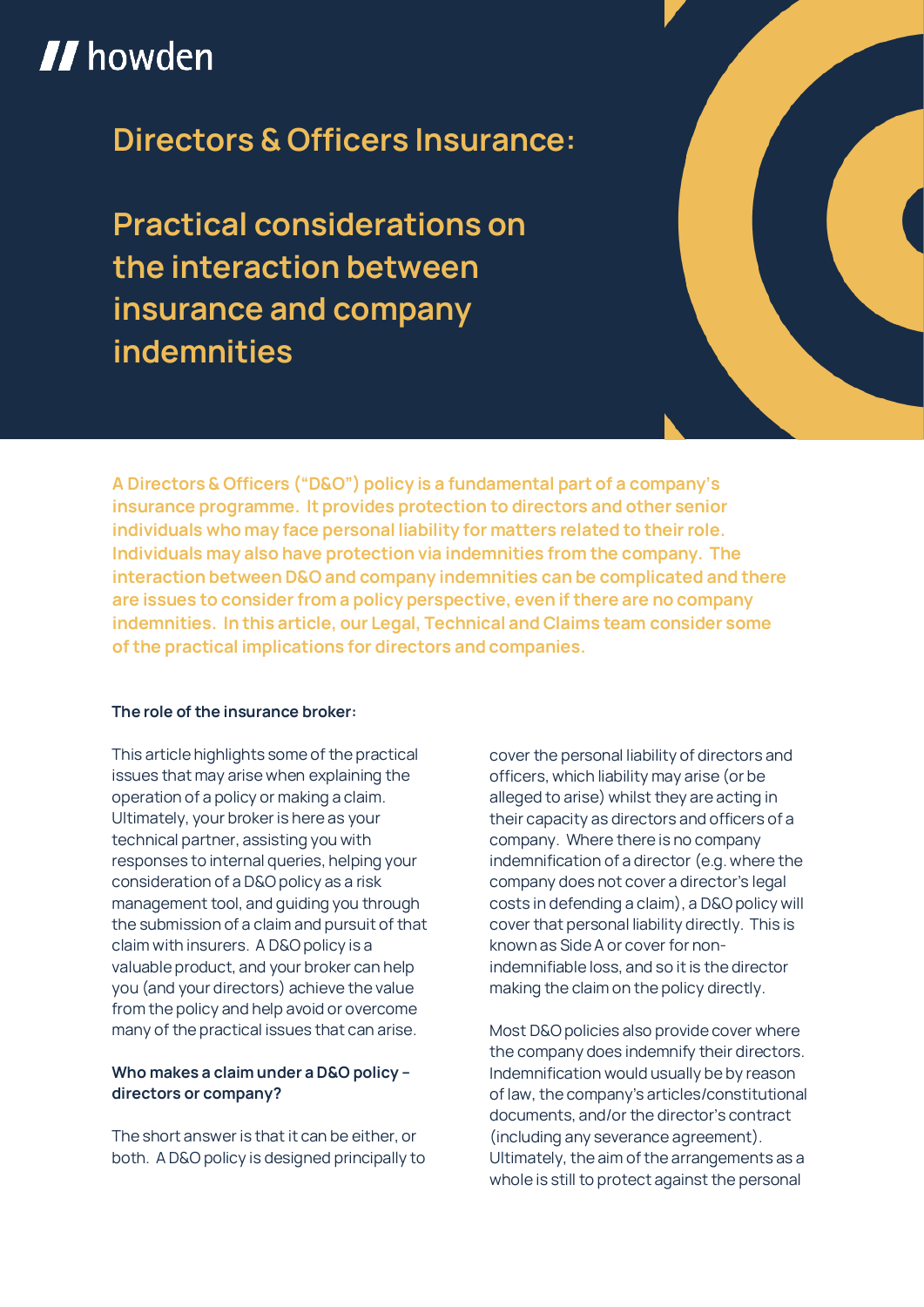**liability of the director (as it is the director that is being sued as an individual). However, it is the company that is actually (and legally) suffering the financial loss, since the company is indemnifying the director. This is known as Side B or cover for indemnifiable loss, meaning that it is the company making the claim on the policy.**

**It is important to remember that a D&O policy is a severable policy and there can be multiple claims on it at the same time – both Side A and Side B.**

## **Why does it matter if a claim is Side A/nonindemnifiable or Side B/indemnifiable?**

**Practically speaking, the main difference between Side A and Side B is that Side A will always have a nil deductible<sup>1</sup> . Therefore, if a claim is Side A, insurers pay from the first penny. Side B often does have a deductible, meaning that the company will pay the first portion of the loss, before the insurers start paying above that.**

**There has been greater focus on this issue recently with Side B deductibles increasing dramatically as the risk appetite of the insurance market contracts (known as a "hard market"). In the soft market, deductibles were often lower, and in certain sectors there may not have been a Side B deductible at all.**

**The increase in deductibles has led directors to ask what would happen if they are not indemnified by the company, even if they could be. That may be because a director does not have a right of indemnity from the company, or because a company is insolvent and simply does not have the money, or because the company chooses not to indemnify. In these circumstances, could a director have to pay the deductible?**

# **Does the policy protect a director if a company does not pay the deductible?**

**There can be provisions that help, although each policy will need to be checked individually. Policies may include a term that states that if the company refuses to indemnify the insured person, but is legally able to, insurers will pay the policy deductible. Insurers will then be entitled to pursue the company for reimbursement of the deductible (assuming the matter is properly indemnifiable).**

**Depending on the drafting of the insuring clauses, it may also be possible to argue that the director is entitled to recover costs from insurers if, as a matter of fact, the company has not indemnified the director, and regardless of whether there is a right of indemnity. Again, the policy provisions must be checked carefully. Further, the protection this argument may offer is not as clear as a specific clause that deals with a situation where a company does not indemnify.**

## **If my policy has these provisions, does a director have nothing to worry about?**

**There can still be practical risks that fall to the director if a company does not indemnify, even if insurance policy provisions provide protection from the first penny (as it would be the director dealing with the insurer rather than the company).**

**In particular, insurers may hold back payment whilst they investigate coverage for the director's claim, which can take time, especially if the claim is complex. For example, insurers will want to satisfy themselves that there has been no breach of duty of fair presentation (e.g. if anyone was aware of the matter prior to the policy period), that the matter was notified in a timely manner, and that no exclusions apply.** 

**<sup>1</sup> A sum that the insured is required to pay before insurers become liable to pay the claim. It may also be referred to as the "excess" or "retention".**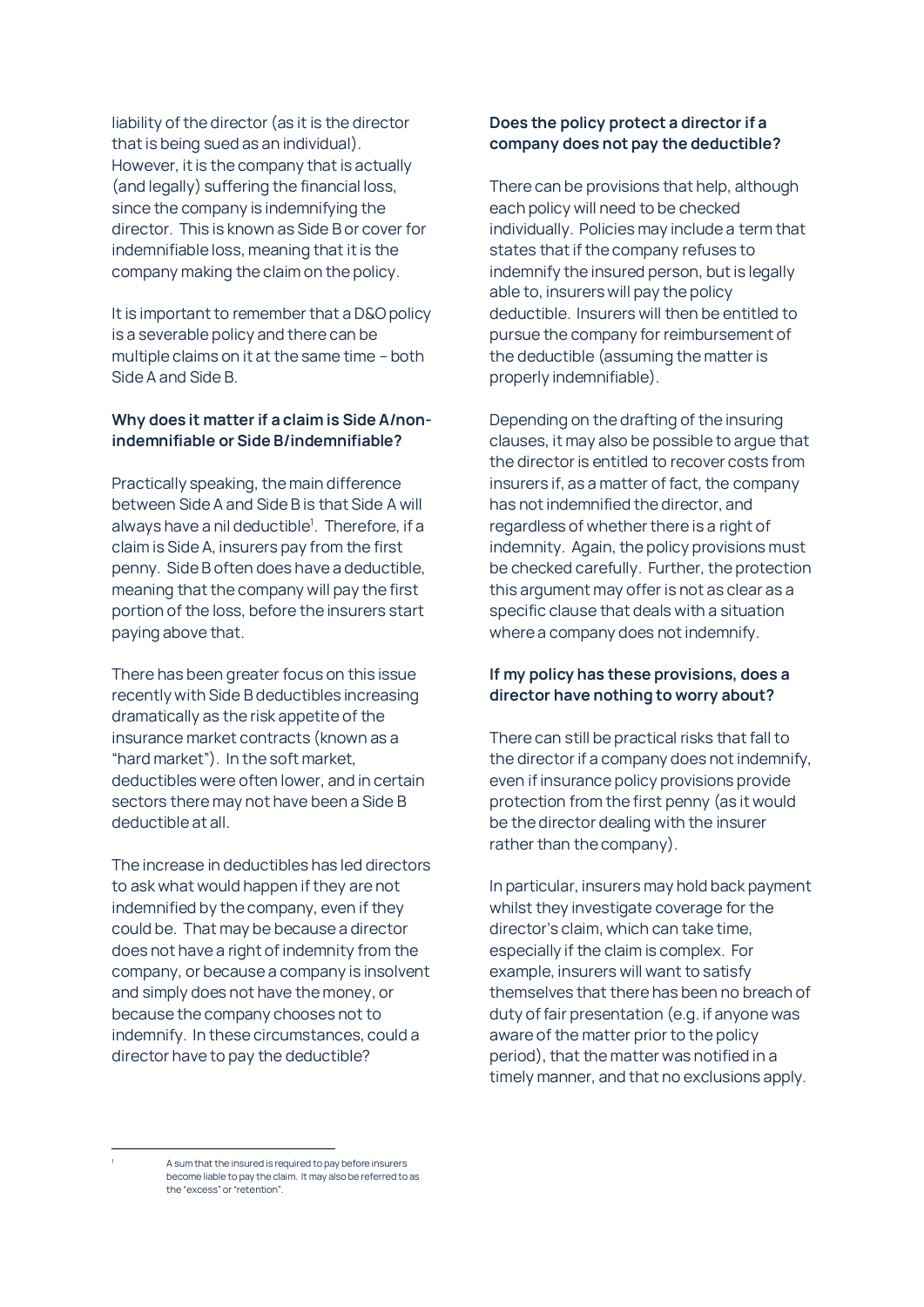**To help move the process along it is important that the director provide the insurer with reasonably requested information as soon as possible. Your broker can assist with this process by helping to identify with you early what information insurers will require. We do find that with Side A claims (where but for the insurer paying the director would be left paying from their own pocket) insurers do try to expedite matters appreciating the situation the director is in – often legal costs are significant and directors may simply not have the money available.**

# **Once coverage is resolved, is that the end of the practical issues for a director?**

**There can be risks associated with ongoing claims conduct, such as agreement of lawyer rates, legal budgets for certain work, and failure to seek consent for settlement. Policy provisions will require insurer consent for certain claims conduct activity. Failure to seek consent causes a clear issue (as the insurer may then refuse to pay at all) but even if consent is sought, an insurer may not provide that consent (and may be entitled to refuse to provide it) if it considers the request is unreasonable.**

**As an example, if a director retained a top lawyer with a significant hourly rate, insurers may say they are not prepared to pay a rate of more than 75% of the retained lawyer's rate. If the company refuses to indemnify the director, the director is faced with a choice of paying the extra 25% themselves, changing lawyers, risk having their lawyer stop acting whilst they argue with insurers, and/or suing insurers for the full fees. None of those are particularly attractive options. It is important that if these issues arise they are resolved early, with help from your broker.**

# **We now have lawyers'fees agreed and have obtained consent as required by the policy. Can a director finally stop worrying about insurance?**

**There can still be delays in payment whilst insurers review invoices and satisfy themselves that time has been properly spent, and that narratives are appropriately detailed. Those delays may need to be managed with the director's lawyers, who may be asked to provide further information to support their work. In some cases, insurers will refuse to pay certain elements of an invoice if it goes outside of an agreed approach (for example, if there is repetition of work by multiple fee earners). There remains a risk, therefore, that a director may have to pick up some element of the fees if the lawyers cannot be persuaded to write off disputed sums. Again, it is important that if these issues arise they are resolved early, with help from your broker.**

## **What are the concerns for the company regarding interaction between the D&O policy and company indemnification?**

**In short, there are a few. A D&O policy usually provides a direct right for a director to bring a claim for cover. If a director (or other individual) falls within the scope of cover, he or she will be entitled to a copy of the policy and to bring a claim – it is a severable policy. That is seen as a key protection for directors, but a company should be aware that it will not be able to restrict access to the policy after the event (for example, if it has fallen out with the director).**

**Importantly, a D&O policy may require the company to pay the deductible even if the company is under no obligation to indemnify the director. A typical clause will, effectively, require indemnification if legally permitted (i.e. so long as there is no legal bar on indemnification, the D&O policy will assume indemnification has taken place). The reason for that is so that a company does not simply choose not to indemnify, and thereby avoid the deductible associated with a Side**